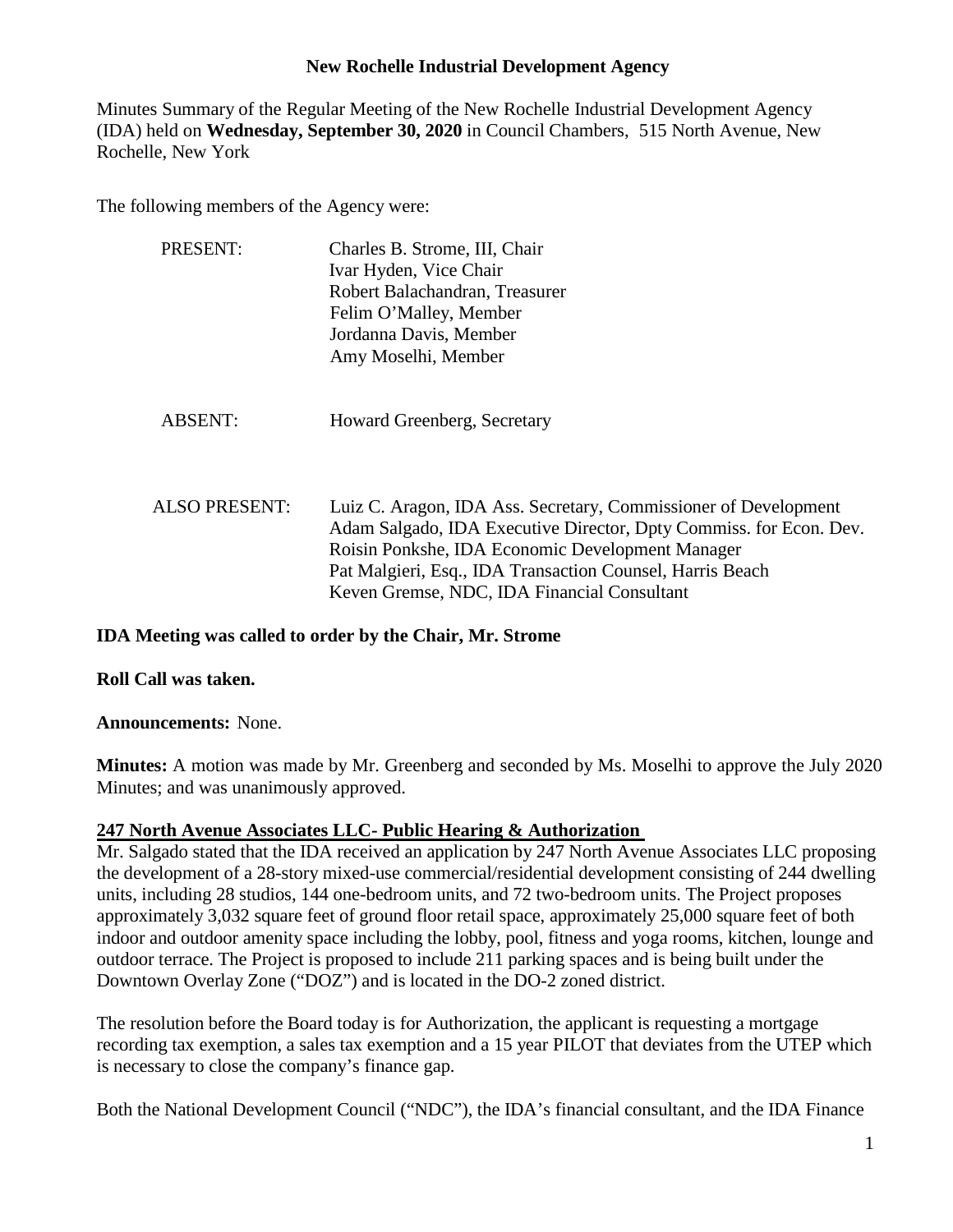Subcommittee, have reviewed and are in support of the proposed incentive request. Kevin Gremse of NDC came to the podium to provide a more detailed summary.

The Board provided question and comment.

#### **Public Hearing:**

The IDA Economic Development Manager, Roisin Ponkshe, introduced the Public Hearing in accordance with Section 859 A, subdivision 2 of the New York General Municipal Law. Notifications for this hearing appeared in the Journal News on September 19, 2020.

Mr. Strome, Chair, opened the hearing to the public who wished to comment or speak in favor or opposition.

The following members of the public provided comments, full public comments can be viewed: [https://newrochelle.granicus.com/MediaPlayer.php?view\\_id=2&clip\\_id=1712](https://newrochelle.granicus.com/MediaPlayer.php?view_id=2&clip_id=1712)

Leslie Gaskin 33 Lincoln Avenue New Rochelle

There being no more speakers, the Chair, Mr. Strome, closed the hearing for this project.

A motion to approve was made by Mr. Strome and seconded by Mr. O'Malley. All in favor, the motion passed.

### **Lincoln Renaissance Apartments, LLC- Public Hearing & Authorization**

Mr. Salgado stated that The IDA received an application by Lincoln Renaissance Apartments LLC proposing: 1) the construction of an 11-story multi-family residential building containing 179 affordable units, to be leased to households who earn between 30% and 80% Area Median Income 2) the demolition of the existing Remington Boys and Girls Club and the reconstruction of a larger approximately 21,000 square foot state of the art facility; and 3) the construction of a new 5-story parking structure containing 356 parking spaces to serve the residential building, the Club and the adjacent City park. The Project is located at 116 Guion Place and is zoned in the RMF-SC-4.0 Zoning District.

The resolution before the Board today is for Authorization, the applicant is requesting a mortgage recording tax exemption, a sales tax exemption and a 30 PILOT that deviates from the UTEP which is necessary to close the company's finance gap.

Both the National Development Council ("NDC"), the IDA's financial consultant, and the IDA Finance Subcommittee, have reviewed and are in support of the proposed incentive request. Kevin Gremse of NDC came to the podium to provide a more detailed summary.

The Board provided question and comment.

# **Public Hearing:**

The IDA Economic Development Manager, Roisin Ponkshe, introduced the Public Hearing in accordance with Section 859 A, subdivision 2 of the New York General Municipal Law. Notifications for this hearing appeared in the Journal News on September 19, 2020.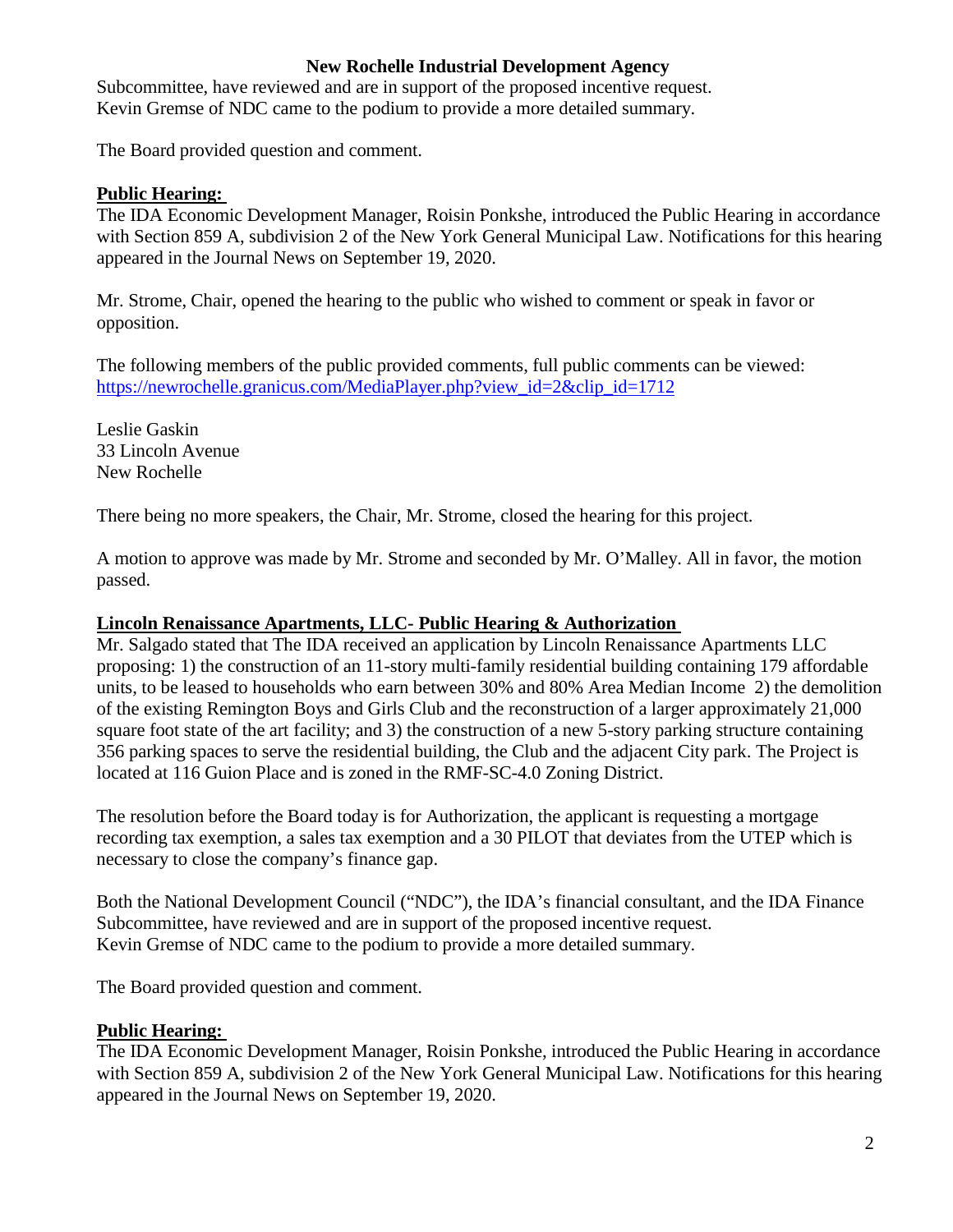Mr. Strome, Chair, opened the hearing to the public who wished to comment or speak in favor or opposition.

The following members of the public provided comments, full public comments can be viewed: [https://newrochelle.granicus.com/MediaPlayer.php?view\\_id=2&clip\\_id=1712](https://newrochelle.granicus.com/MediaPlayer.php?view_id=2&clip_id=1712)

Minster Mark Mclean 181 Hamilton Ave. New Rochelle

Myriam Decime Mt. Joy Place New Rochelle

Leslie Gaskin 33 Lincoln Avenue New Rochelle

There being no more speakers, the Chair, Mr. Strome, closed the hearing for this project.

A motion to approve was made by Mr. Strome and seconded by Mr. Hyden. All in favor, the motion passed.

# **14 Le Count Place LLC, Phase II- 455 Main Street- Inducement & Set Public Hearing**

Mr. Salgado stated that the IDA received an application by 14 Le Count Place LLC proposing Phase II of a two-phase development project. In Phase II, the applicant proposes the construction of 173 rental apartments in a 27-story structure that includes indoor and outdoor amenity space, approximately 6,500 SF of retail space, and parking. Amenities will include an upper floor deck, 5th floor outdoor space, rooftop outdoor amenity space, fitness rooms and a lounge. The Project is being built under the Downtown Overlay Zone ("DOZ") and is located in the DO-2 zoned district.

The resolution before the Board today is for inducement and the setting of a public hearing, the applicant is requesting a mortgage recording tax exemption, a sales tax exemption and a PILOT.

Both the National Development Council ("NDC"), the IDA's financial consultant, and the IDA Finance Subcommittee, will review the incentive request. The Final proposed incentive request, including the proposed PILOT schedule, will be made public prior to the scheduled Public Hearing in connection with this project.

Jim Wendling, of Wilder Balter Partners, provided a presentation of the application to the Board.

The Board provided question and comment.

A motion to induce and set a public hearing was made by Mr. Balachandran and seconded by Ms. Moselhi. All in favor, the motion passed.

# **Georgica Green Ventures, LLC- 11 Garden Street- Inducement & Set Public Hearing**

Mr. Salgado stated that the IDA received an application from Georgica Green Ventures LLC proposing the construction of an affordable housing development consisting of 219 rental units in a nineteen story